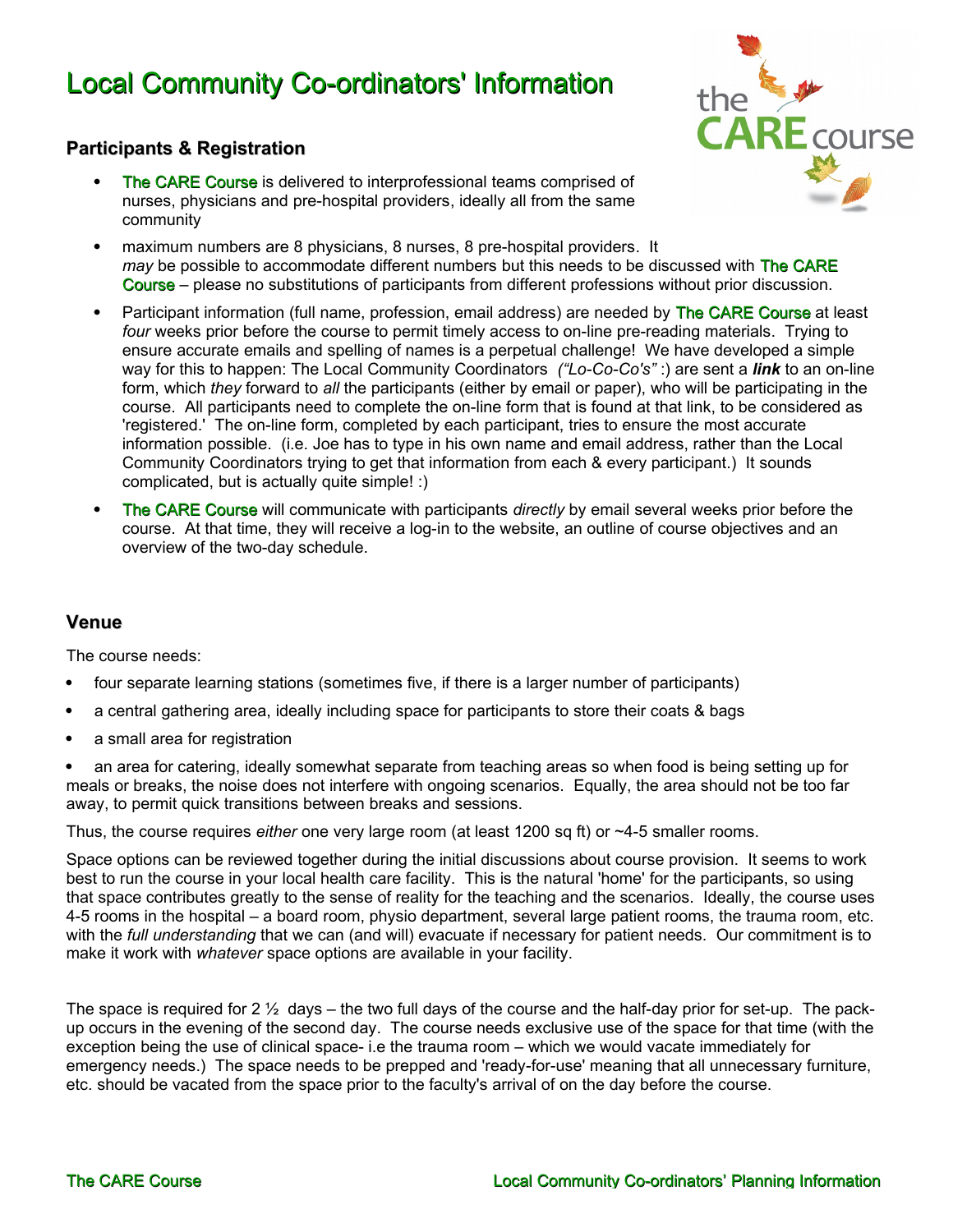The CARE Course provides all the necessary equipment for the course. Approximately thirty large bins will be shipped to your community several days prior to the course. The equipment arrives on four large pallets. We request that the equipment is in the teaching area by 2pm the day before the course. The CARE Course faculty will do all the set-up and packing up of the course equipment, teaching areas, etc. but would much appreciate local responsibility for the removal of furniture and the restoration of the room(s) to their original state. The timing of the set-up and packing up of the course equipment is always quite tight, and there is no time for significant room preparation / restoration, although we certainly leave the area clean and tidy!

Additional Notes re space:

- adequate lighting is essential
- temperature control is critical. (People don't function well in rooms that are too warm. :)
- any larger room(s) should ideally have decent acoustics
- venue must have internet access on-site in room(s) ideally wireless.
- It is best if housekeeping services can clean the area(s) used for the course late in the evening on Day 2, or early in the morning, the day after the course ends, so it is ready for other use.

Room(s) need:

- total of ~30 chairs (enough for all the participants, admin support and faculty)
- **20** large (6x2') tables with clean surfaces or adequate table covering
	- 12 for the four stations (3 at each: 2 for equipment, 1 as a table for the mannequin)
	- 2 for catering
	- 2 for registration / administration
	- 3 for equipment storage
	- 1 for projector



Sometimes this number can be modified/adjusted, depending on what other furniture is available for the admin & catering areas. It is even better if we can have four stretchers / hospital beds for the mannequins at the stations, eliminating the need for 4 tables. (They can be old/outdated beds, as long as they are safe for sitting on.)

\*\*As mentioned earlier, if a larger group of participants is planned, then the number of tables and chairs will need to be increased.

# **Medical & Teaching Equipment**

The CARE Course provides all the necessary equipment for the course, including Lifepak 12 defib/monitors, that are used throughout the scenarios and learning stations. Feedback from previous participants has indicated that it is *really* helpful to use the community's *own* machines for some specific parts of the skill stations & scenarios. As such, access to your local facility ventilator and CPAP/BiPAP tools (if you have any) is very helpful. (We are happy to go get them from where they are stored for the specific moments in the course that it might be useful.) Similarly, if your facility has a *different* defib/monitors than Lifepak 12 or 15, then it would be great if we could use two of your defib/monitors for the cardiac pacing and defibrillation stations (which occur on the afternoon of day 2) for optimal 'hands-on' experience. Note: for monitors other than Lifepaks, we also need the *teaching* defib connection leads and the 'dump charge' device / mechanism. (If that makes no sense, just ask us, or your local ACLS instructors for help :)

We also ask that you supply the following:

- 1 full-size projector screen
- 1 LCD projector

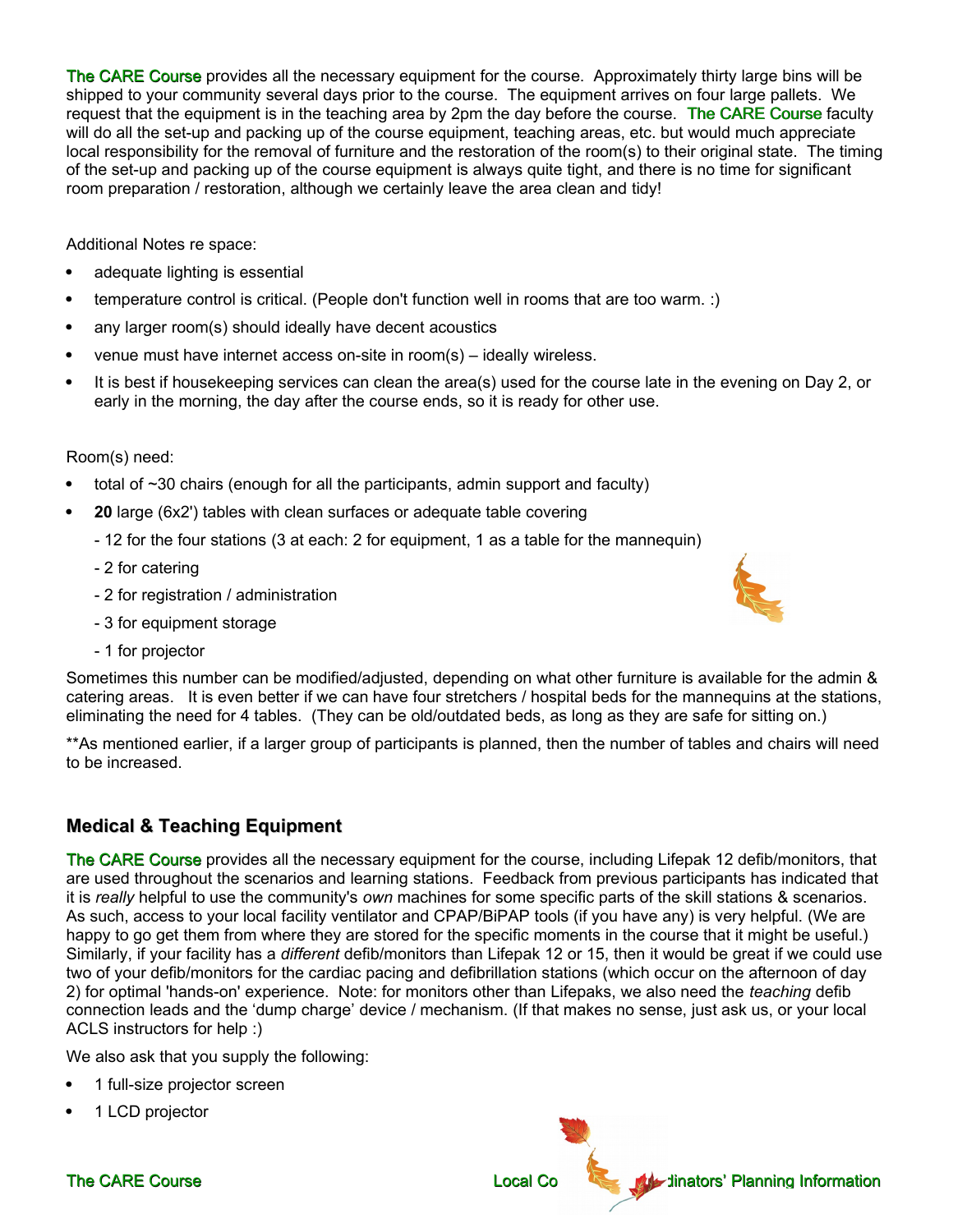- 2 power cord / extension leads
- 10 boxes of medical gloves (of appropriate sizes)
- 5 rolls of pink medical tape ("nurses' duct tape" :)
- 10 sheets, 5 towels, 5 pillows
- 8 blue pads (absorbent liners)
- 5 garbage cans

 An appropriate shipping address and safe storage location for the course equipment that will be shipped to the community several days prior to the course.

### **Catering**

The CARE Course is intense and fast-paced. People appreciate good quality, healthy, plentiful food.

- Catering should provide for a hearty breakfast and lunch, and beverages & light snacks for the mid-morning and mid-afternoon breaks.
- Tea and coffee and other non-caffeinated beverages should be available at all times.

 *Non*-disposable cups, cutlery and plates are preferred. In the welcome email prior to the course, we ask participants to bring their own reusable mug, to save costs and clean-up.

 We also ask that caterers be specifically asked *not t*o *individually package* sandwiches, salads, etc. Large platters work effectively and permit participants to pick & choose their food. Please ask the caterers to put signs labelling what the food contains – with everyone's different dietary needs/requests, this seems to help tremendously.

- Our experience is that participants appreciate low carbohydrate options, and that one-third to one-half of each meal should be vegetarian. (Not that this many people are vegetarian, but if offered vegetarian options, a large number of participants will choose this option.)
- Several bins for recycling and garbage should be easily accessible in the eating area.

 Caterers should be instructed *not* to take away any leftover food, as participants will continue to munch on them at breaks, and faculty appreciate leftovers at the end of the day as they set-up / pack-up for the following day. Any leftovers are usually offered to local on-site staff.

- Catering must arrive on time for course efficiency. Food should be *ready to go* by:
- Breakfast 7am
- Morning snack 10:20am
- Lunch 12:35pm
- Afternoon snack 3:20pm Breaks happen in one central area

\*\*Please provide the caterers with the separate **Catering Information** document, which outlines these details.

During the course, catering must be delivered & set-up by non-course participants, as participants will be too busy with course activities to do the catering.

#### **Media**

A "Media Briefing" document can be provided to your local newspaper if they wish to come and take photos and/or write an article for your community. We usually suggest that they attend between 10:45–12:45 or 3:45- 5:45 on *either* day of the course, as these are the times during which the scenarios run, which make the best photos!